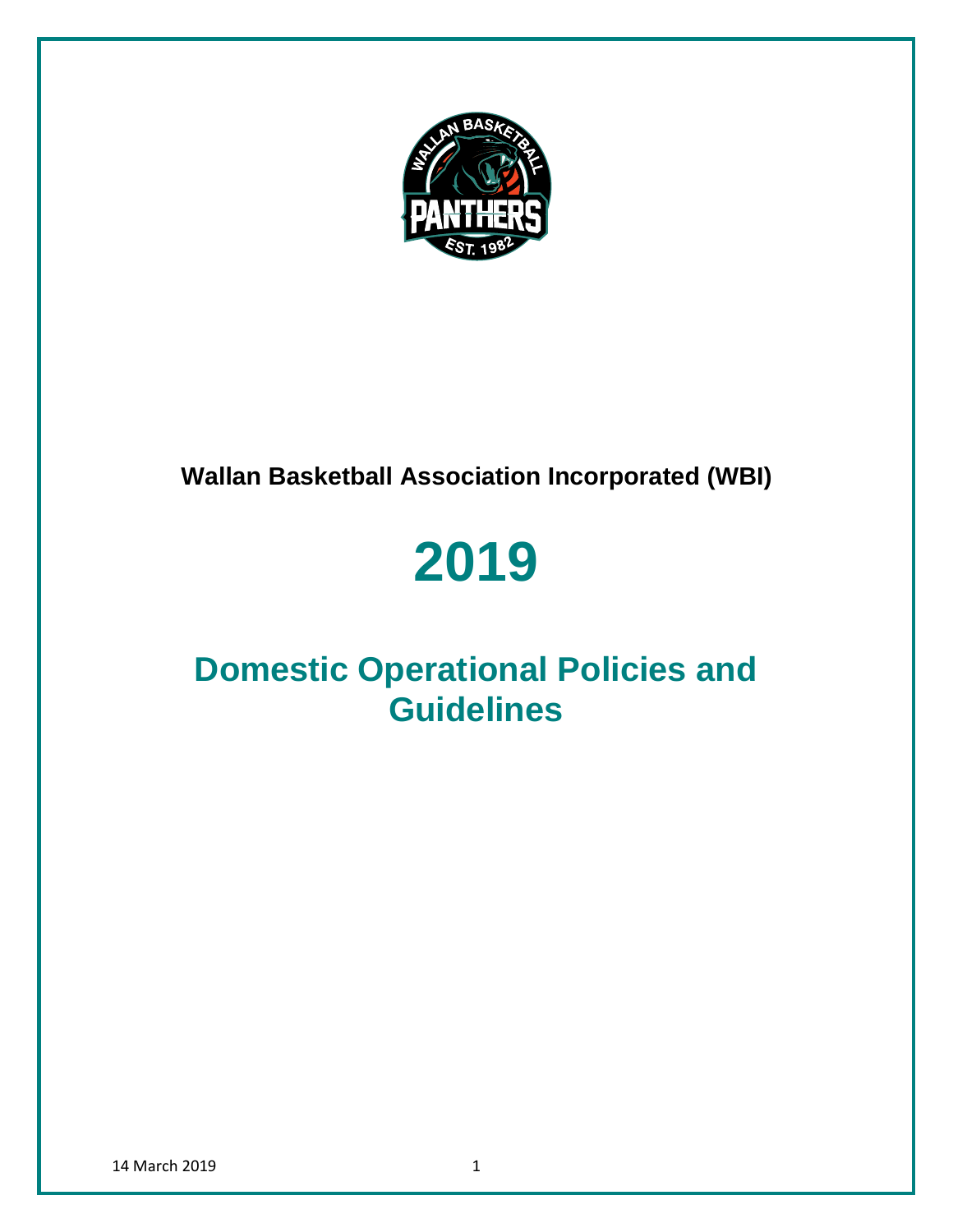### **FOREWORD**

The following operational policies and guidelines have been developed by the Domestic Sub-Committee as appointed by the Executive Committee of the Wallan Basketball Association Incorporated (WBI)

The purpose of these guidelines is to further assist all involved in WBI Domestic basketball to have clarity as to the procedures and processes followed and to fully clarify the expectations of players of parents.

The primary expectation is that, by agreeing to be involved with the Domestic Basketball program at Wallan, each coach, assistant coach, team manager, player and parent or guardian shall abide by the policies and guidelines in this document.

The Policies and Guidelines do not cover every scenario that may arise during the course of the season and as such the WBI Executive Committee reserve the right to make the final decision on any issue that may not fully align with these Policies and Guidelines.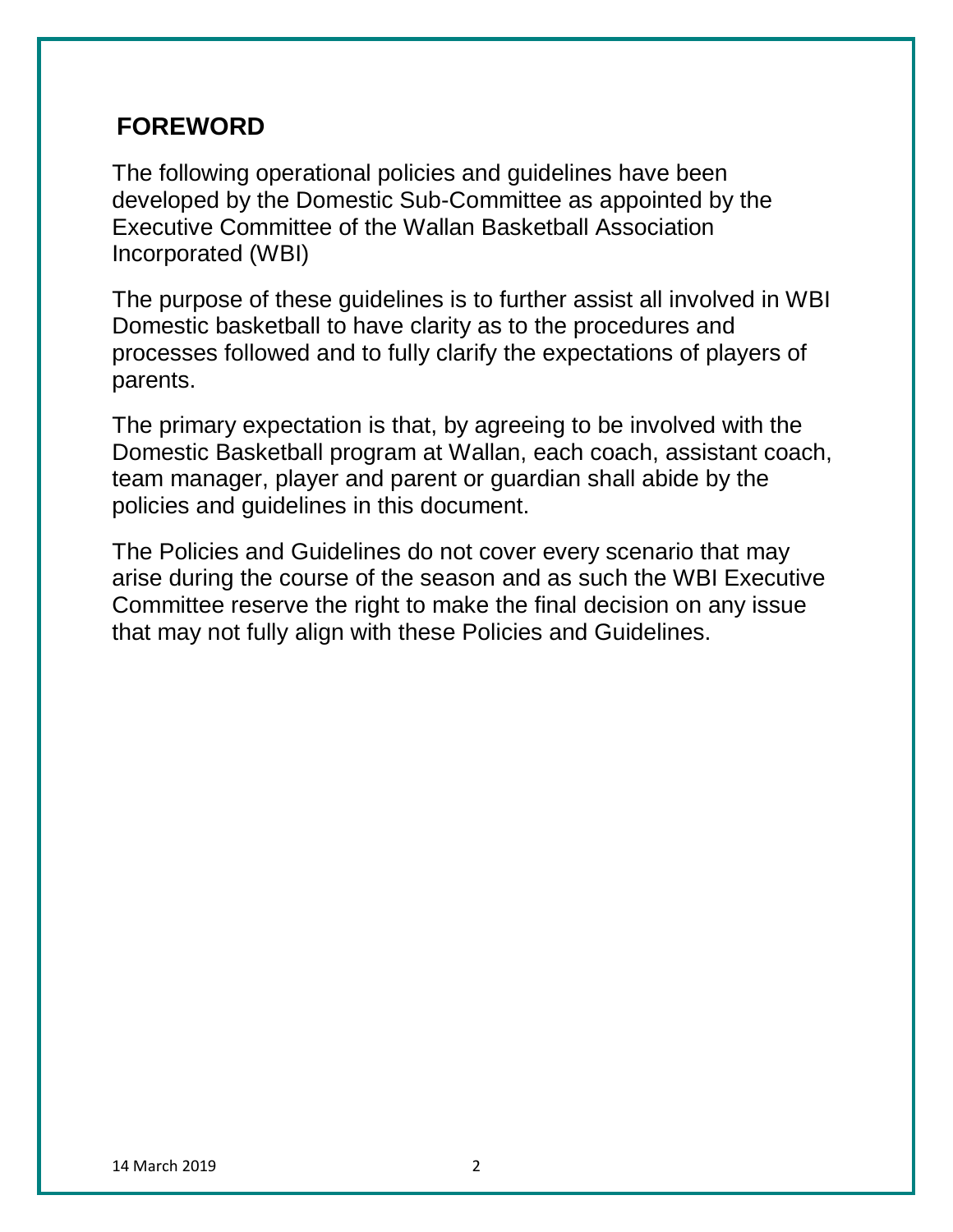# **1. WALLAN BASKETBALL INC. STRUCTURE**

The Wallan Domestic Basketball Program is a subcommittee of Wallan Basketball Incorporated (WBI).

The WBI Executive Committee, being the controlling body, relies on the Subcommittee to ensure that the Domestic Basketball Program operates efficiently.

# **2. WALLAN BASKETBALL VISION**

The vision of Wallan Basketball Association Incorporated (WBI) is to be admired and recognised for being a strong and competitive Victorian basketball club founded on:

- A healthy junior domestic basketball competition comprising players and teams from the surrounding regions in all age-gender groups;
- Skilled, talented and competitive Wallan Panthers representative teams competing at the highest levels in the VJBL;
- Quality, skilled and accredited basketball coaches who are teachers and mentors of young people at all age-gender groups;
- A player development program with a particular focus on:
- Under 10, 12 and 14 teams comprising team-oriented players well-drilled and highly-skilled in the fundamentals of basketball;
- Under 16, 18 and 20 teams comprising talented, competitive, team-oriented players of good character;
- A Wallan Senior Representative Team in a WBI-targeted State competition (by 2020).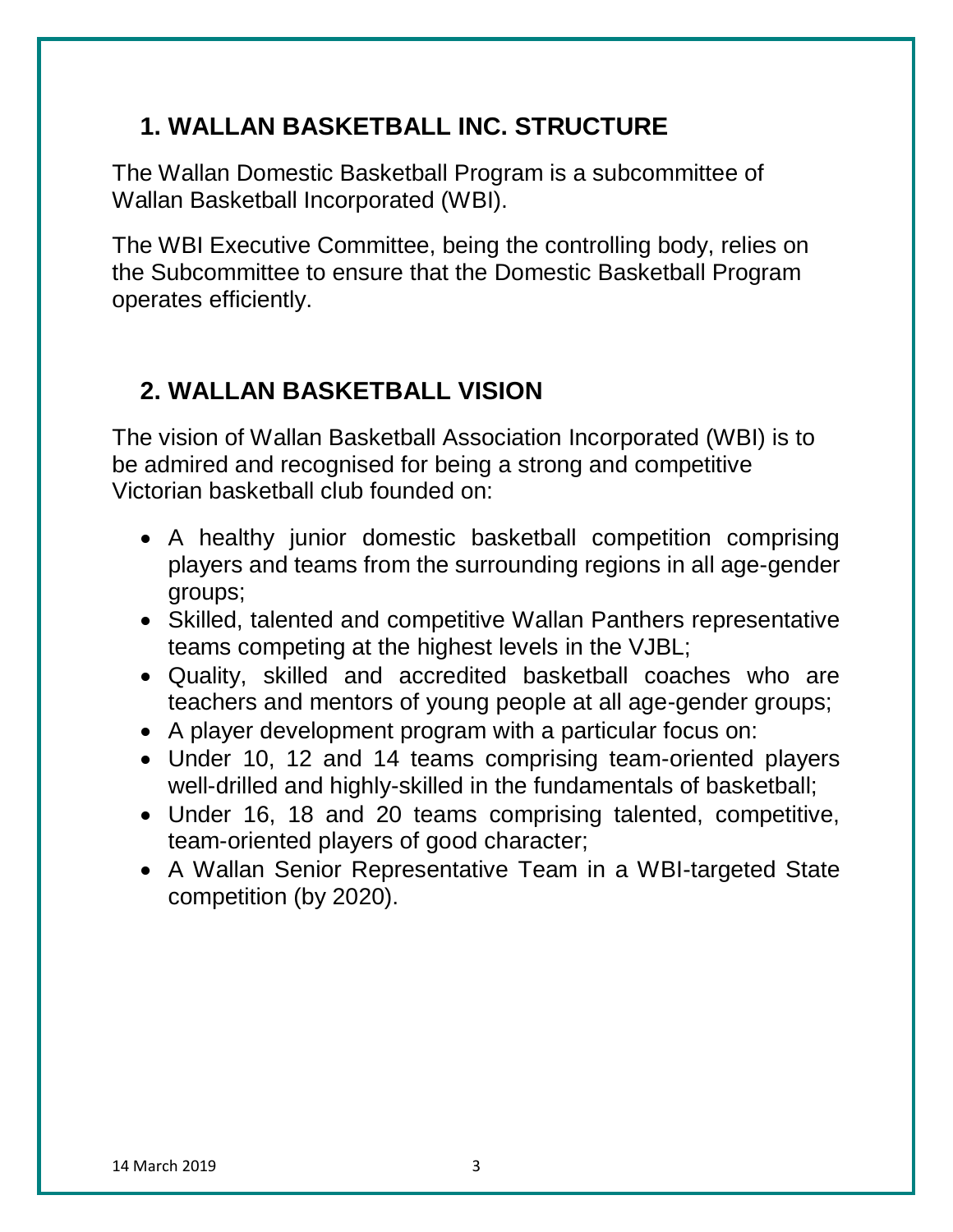# **3. WBI PLAYER DEVELOPMENT PROGRAM**

These guidelines are aligned with WBI Player Development Program. The purpose of the WBI Player Development Program is to provide the philosophies, principles and guidelines for coaching and playing basketball at the Wallan Basketball Club to ensure player improvement, excellence and enjoyment within a fun and safe environment. The PDP is available on our website.

# **4. WPRBP CODES OF CONDUCT**

Basketball is a recreational activity for enjoyment and health.

The Wallan Basketball Association Codes of Conduct are therefore intended to assist all Wallan representative and domestic players, coaches, parents and administrators to obtain the maximum benefit and enjoyment from their involvement in basketball.

The WBI Codes of Conduct have also been developed to align with those of Basketball Victoria (BV) which seek to give participants a guide to the expectations of BV for their behavior and conduct.

As representatives of the Wallan Basketball Association, all players, coaches, parents and administrators are required to agree to and abide by specific behavioral conduct obligations, by signing a WBI Code of Conduct agreement.

It is essential that all Wallan basketball players, coaches, parents and administrators fully read and understand their Code of Conduct obligations.

A breach of a WBI Code of Conduct agreement may result in disciplinary action by the WBI Coach (following approval by the WBI Panthers or Domestic Committee Chair), and/or the Executive Committee of the Association.

In the matter of a serious offence by any player, coach, parent or administrator, individuals may be liable to referral of their conduct to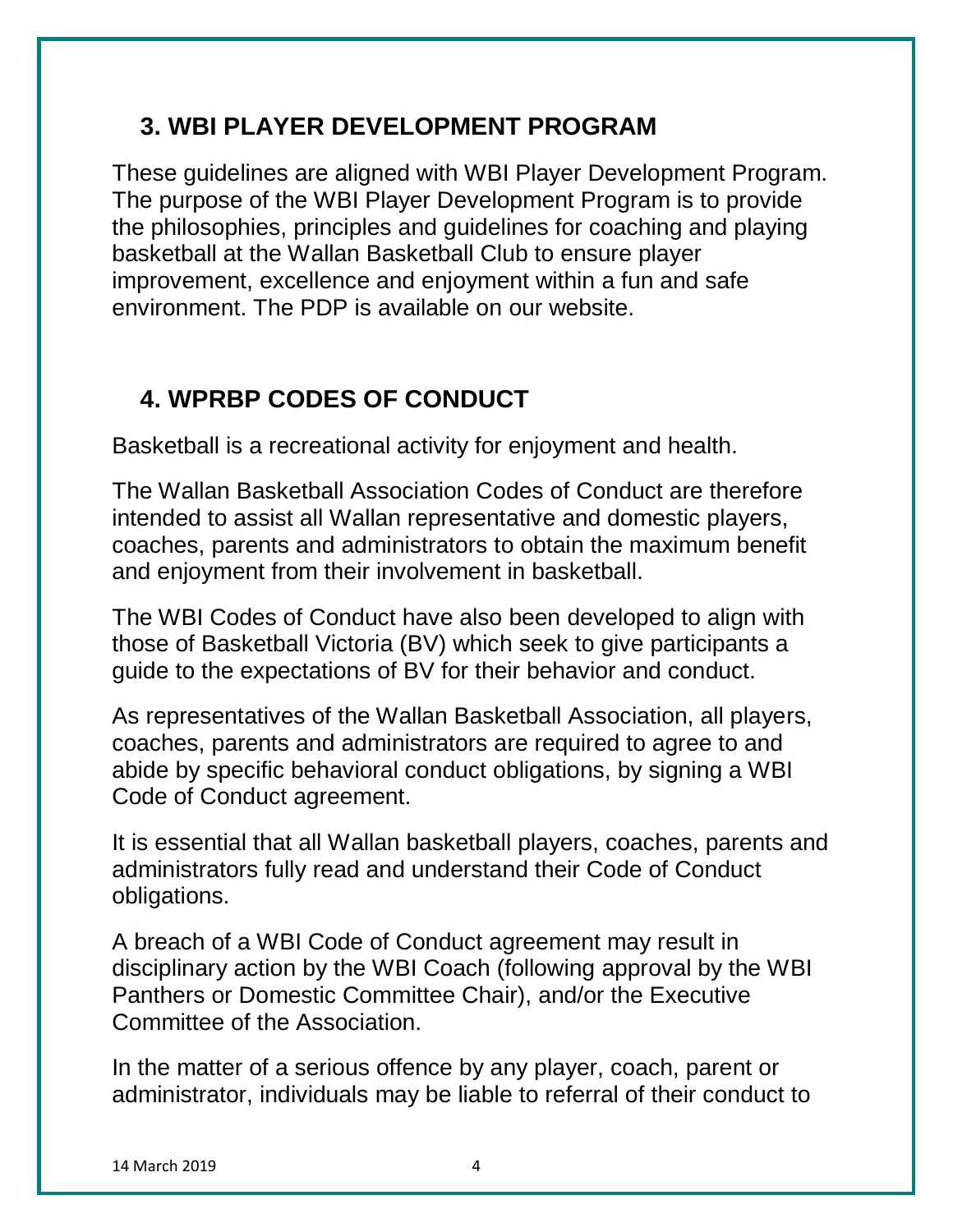an Association, Victorian Junior Basketball League (VJBL) or BV Tribunal hearing.

Consequences of any WBI Code of Conduct breach by any player, coach, parent or administrator may include:

- Omission (short-term) or suspension (medium-term) from playing for the team;
- Permanent de-registration from the Association and/or the VJBL; and/or
- A fine imposed at the discretion of the WBI, VJBL or BV

Ultimately, whether you are representing the Wallan Basketball Association as a representative or domestic player, coach, parent, legal guardian or administrator, your aim should be to always conduct yourself in a way that ensures the enjoyment of every player in a safe environment, and that reflects the three key WBI Coaching Philosophies:

#### **"LET'S SEE HOW GOOD WE CAN GET".**

### **"LET'S HAVE FUN BY COMPETING HARD".**

#### **"THE STAR OF THE TEAM IS THE TEAM"**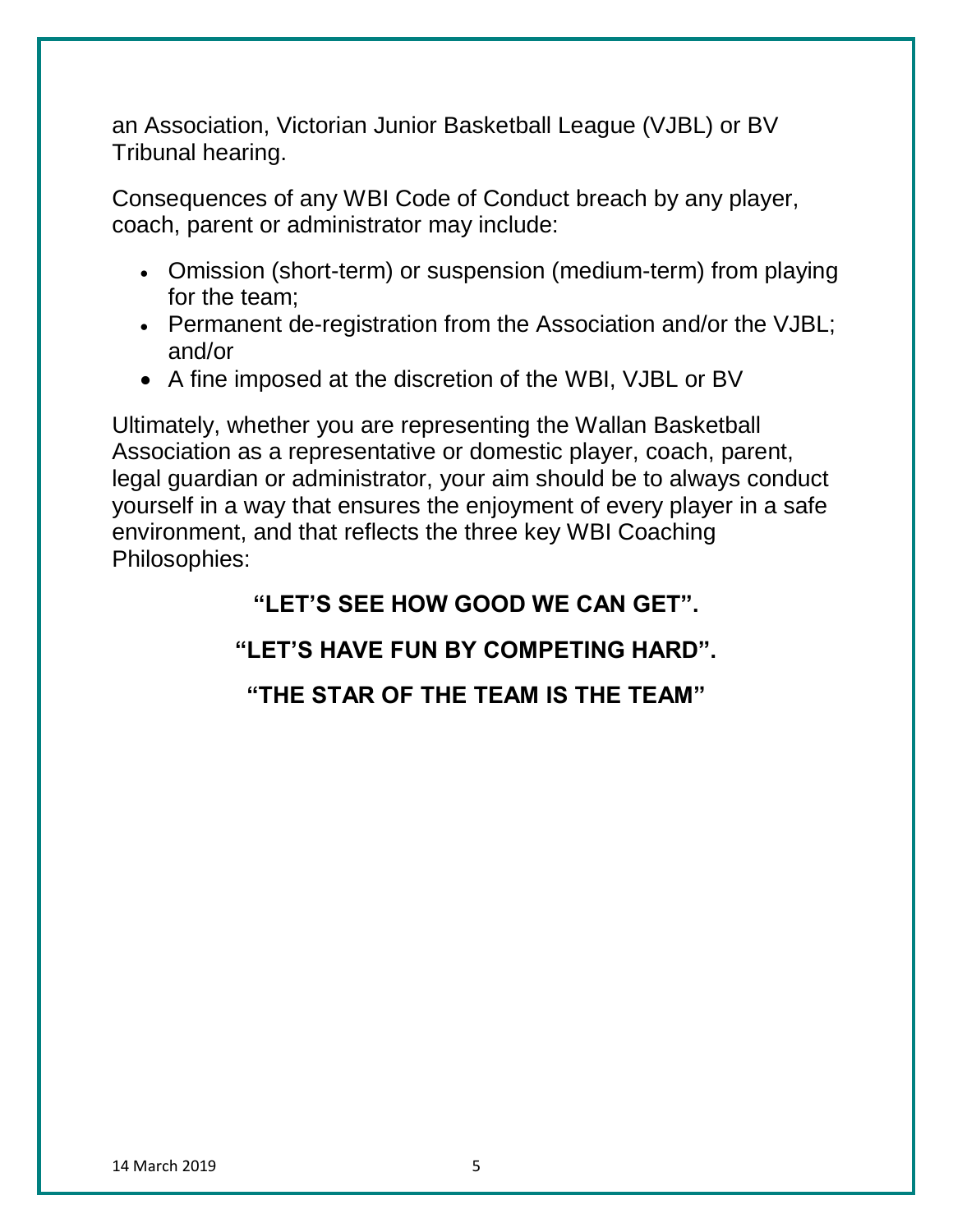# **5. APPOINTMENT OF DOMESTIC COACHES**

At the beginning of each season a call is made for applicants who would like coach a domestic team.

Successful applicants are expected to fully understand, embrace and conduct yourself in alignment with the Expectations and requirements found within the Domestic Coaches Guidelines available on the website.

All Head Coaches and Assistant Coaches must be willing and able.

- To sign and abide by the Wallan Basketball Coach Code of Conduct; To be present to coach their allocated team during its weekly-scheduled Games;
- To attend and actively participate in the weekly-scheduled Training Sessions for their age- gender group, held prior to games;
- To embrace the WBI Player Development Program, by adopting and instructing players according to WBI Coaching Philosophies, Valued Player Attributes and Coach Conduct Guidelines as set out in these WBI Domestic Coaching Guidelines, especially: In Games - By Always:
- Focusing on player development & team improvement not just the scoreboard;
- Ensuring equal court time for all players in all games, finals included.
- Providing constructive feedback to players particularly great tenacity and efforts, proper execution of skills, footwork and team roles, great passes and teamwork, and admirable composure,' leadership and sportsmanship;
- Behaving appropriately and responsibly with WBI domestic players and teams.
- Integrating new or less experienced players and ensuring they enjoy the game;
- Running appropriate WBI on-court structures, strategies and team tactics;
- Respecting referees, scorers and officials at all times;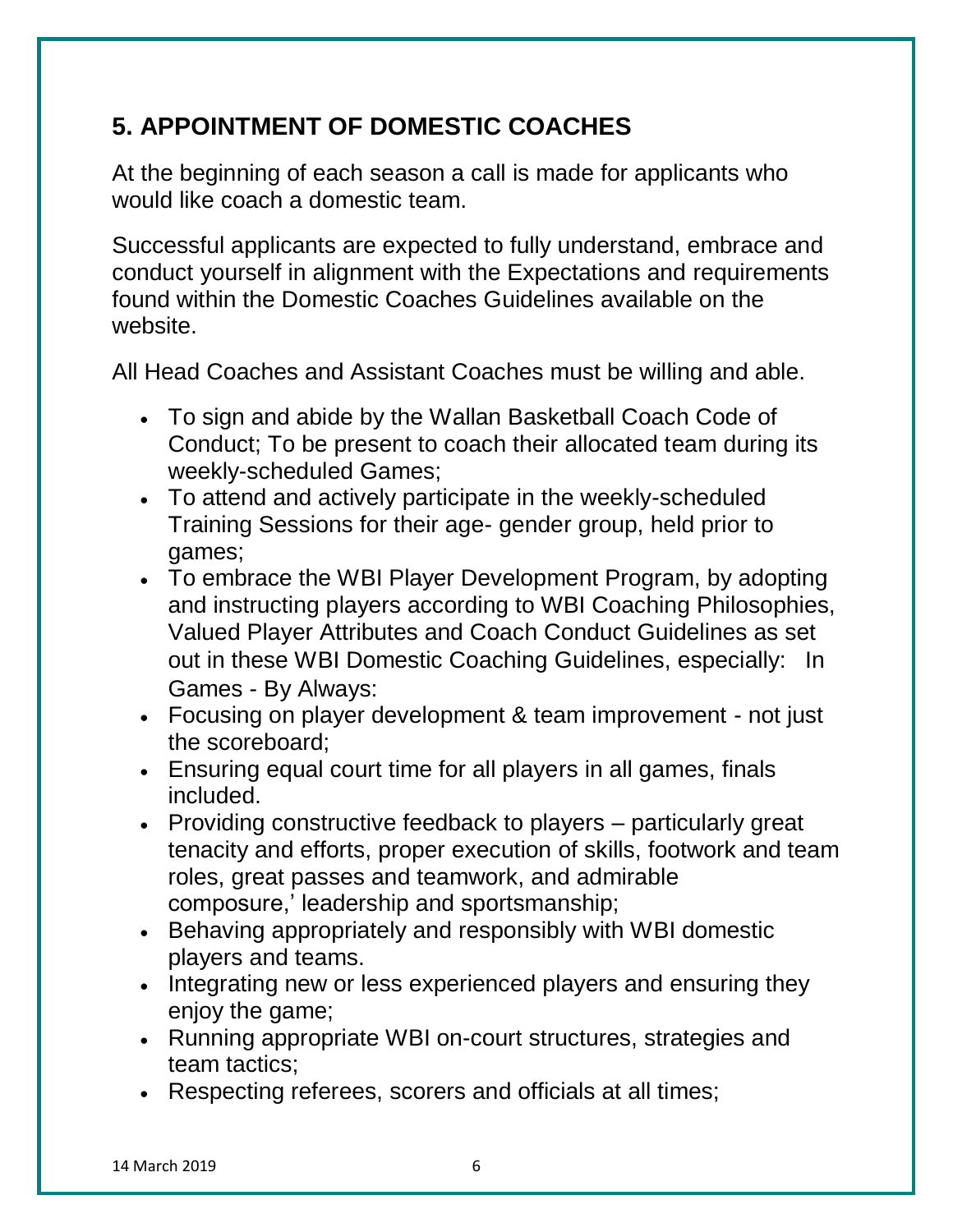- Respecting opponents and opposition coaches at all times;
- Instructing parents to approach WBI Administrators re any coach-related complaints.

At Training - By Always:

- Encouraging players to regularly attend the group training sessions offered;
- Devising and implementing WBI-aligned training plans, drills and points of emphasis (if appointed as Training Coordinator for any given week);
- Making players feel welcome when arriving and encouraging player efforts when practicing skills and drills.
- Actively supporting Training Coordinators by actively and constructively instructing players at training sessions.

To develop their coaching knowledge coaches must be willing to complete a Level 0 Coaches Course as a minimum and, if available, a Level 1 Coaches Course.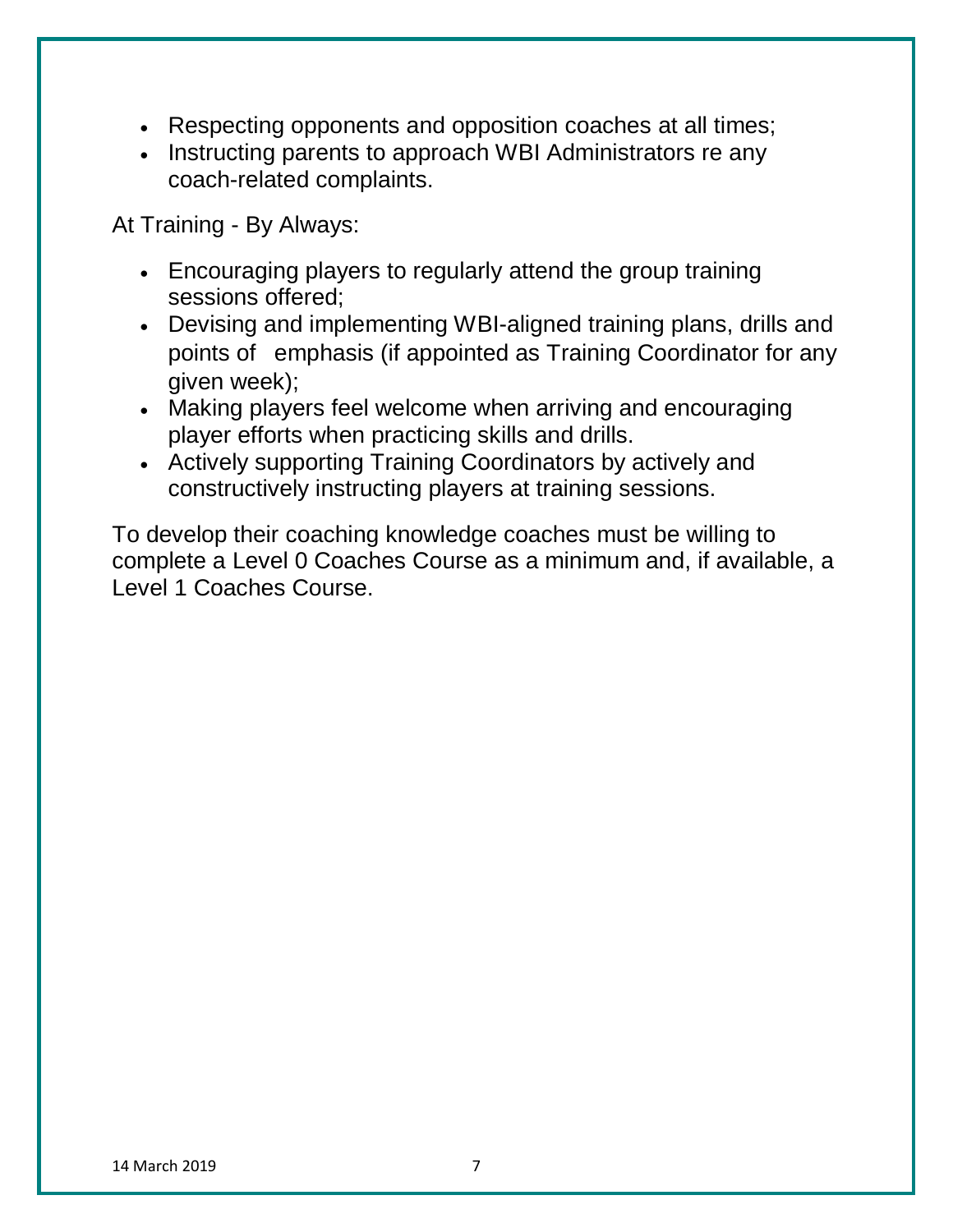# **6. COURT TIME**

#### In all Domestic Competitions WBI employs a policy of **fair and equal court time**.

Whilst Domestic Basketball is about having fun, learning new skills and developing each individual to the best of their ability, coaches will take into account the player's, attitude, fairness and development requirements when making substitutions. We encourage our coaches to use substitutions and instructions in ways that they see fit to benefit a player's development. Winning is secondary and much care is taken to create even teams with varied skill levels to allow for the best development opportunities for everyone.

#### **Below are some examples of what Wallan Basketball deem appropriate;**

#### **Allowed**

Example A: Player A has just been subbed into the game and has made the same error twice in a row (bad pass that went out of bounds). Coach chooses to sub Player A out for Player B but informs Player B it will be for a small time e.g. 30sec just so he can talk to player A.

Coach makes the sub and chats to Player A and instructs what he should do next time, players are then subbed at next availability.

Example B: Player C is continuously dribbling down the court and throwing up wild shots whilst other teammates are open and closer to the ring. Coach subs Player C out due to rotations and explains why he should be looking to pass to his teammates as opposed to throwing up wild shots.

Player C subbing back into the game he dribbles down the court and throws up another wild shot, with teammates open with no recognition to the coach that he has done the wrong thing.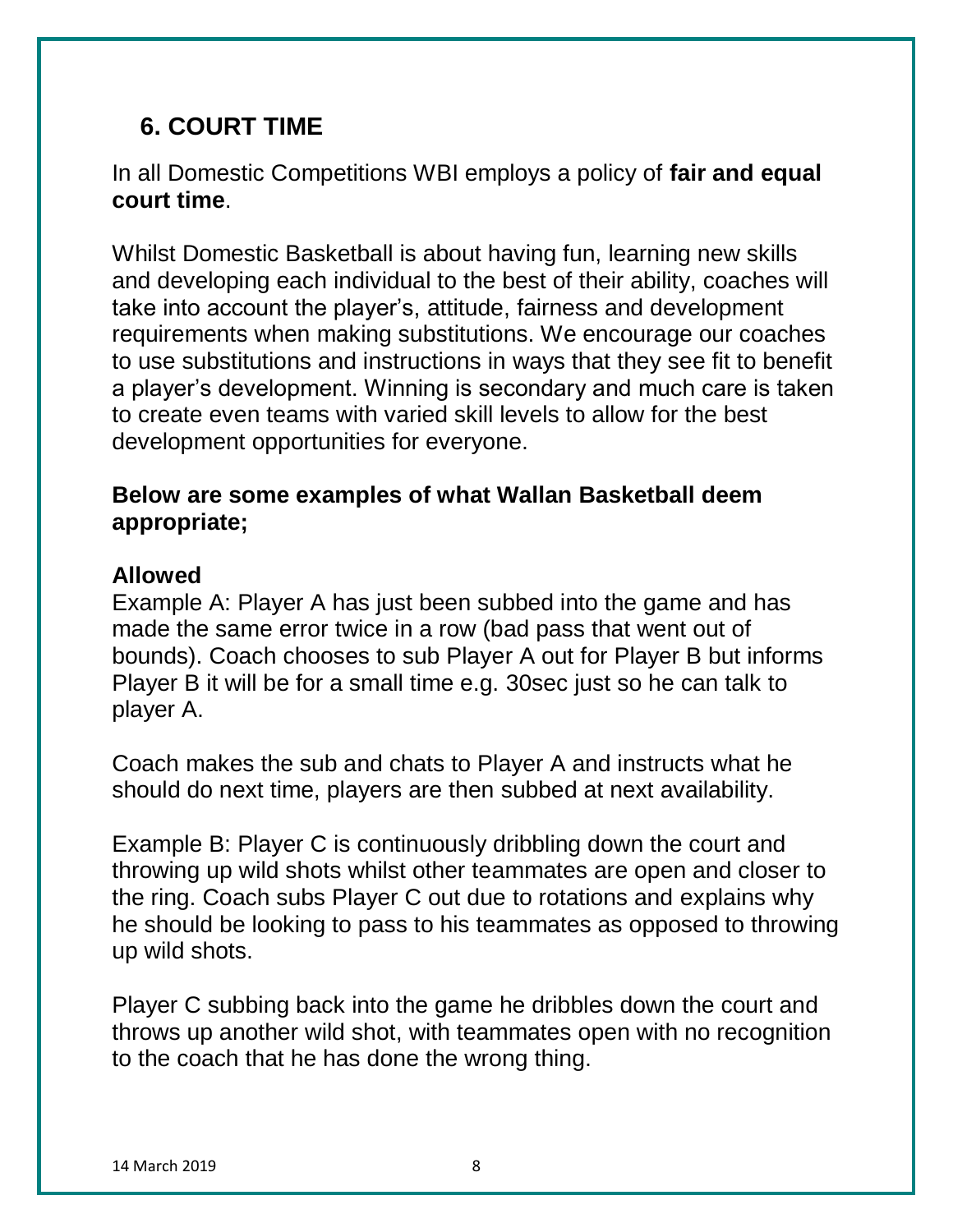Coach then subs Player C out for Player B but informs Player B it will be for a small time e.g. 30sec just so he can talk to player C.

#### **Not Allowed**

Example A: Player A has just been subbed into the game and has made the same error twice in a row (bad pass that went out of bounds). Coach chooses to sub Player A out for Player B, Player A then spends the next 5min or so on the bench.

Example B: Player C is continuously dribbling down the court and throwing up wild shots whilst other teammates are open and closer to the ring. Coach subs Player C out due to rotations and explains why he should be looking to pass to his teammates as opposed to throwing up wild shots.

Player C subbing back into the game he dribbles down the court and throws up another wild shot, with teammates open with no recognition to the coach that he has done the wrong thing.

Coach then subs Player C out, and Player C spends the next 5min or so on the bench.

### **7. COMPLAINTS**

All enquiries or complaints should are to be directed to committee members who are clearly visible during the domestic day.

Domestic Basketball is also the opportunity for coaches and referees to learn and develop their skills and as such we ask that they not be approached directly if you have concerns.

Much of what these volunteers are doing is under instruction from the committee so your questions can be best answered and dealt with by the committee members.

Remember we are all volunteers and mistakes happen, sometimes these go unnoticed so we encourage feedback to be given to committee members to give us the opportunity to take action.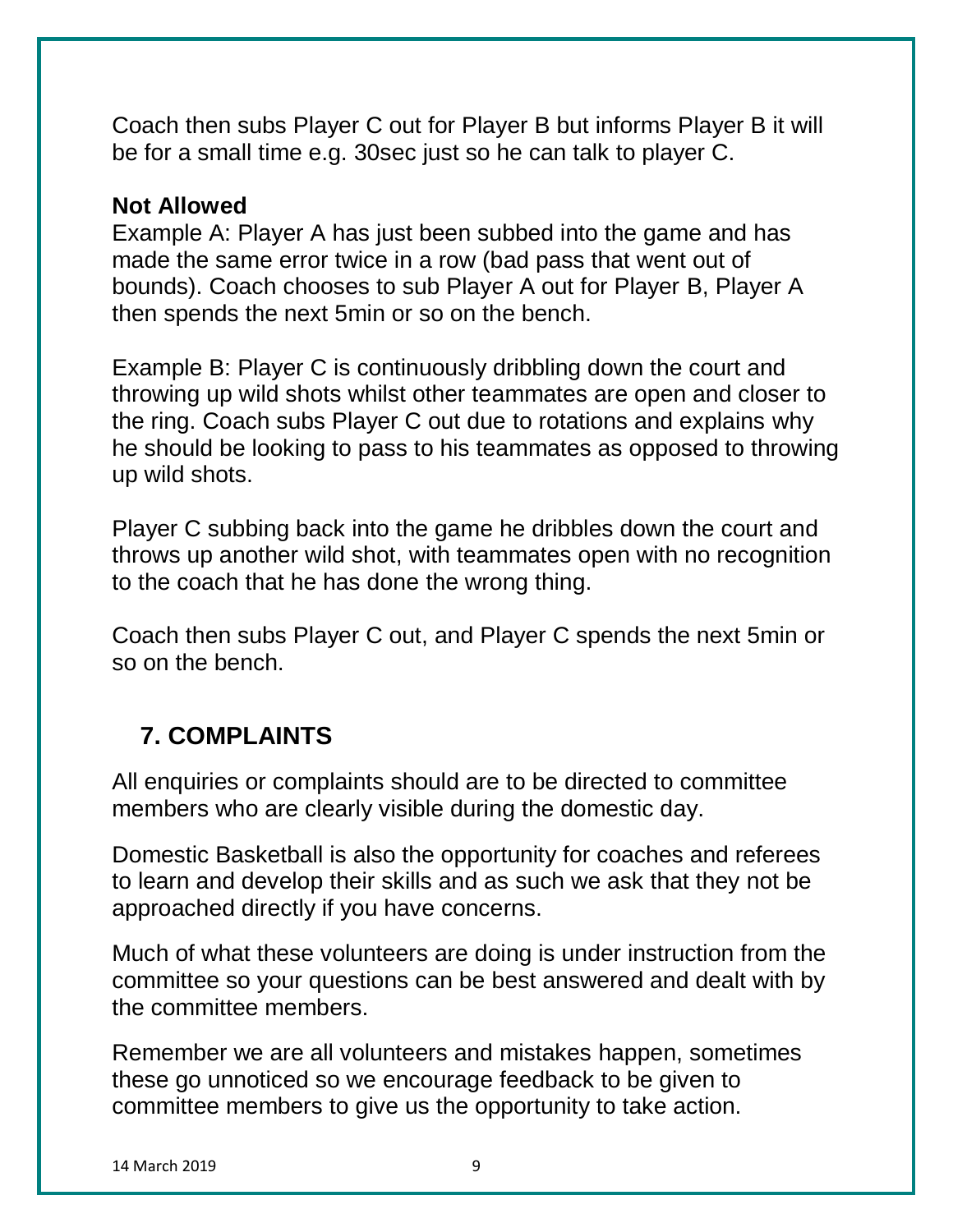# **8. DISCIPLINARY ACTION**

# **A)SINBIN**

WBI is implementing the recommendation of the board of basketball victoria to have a sinbin policy for all domestic games to manage the behavior of players and benches.

Referees will be required to **instantly** penalise any obvious form of dissent, such as disputing calls, critical comments towards Referees or their calls, bad language etc. with a **Technical Foul** and send them to the 'Sin-Bin'.

The Sin-Bin isn't necessarily a specified place; it just means that the player/bench person is required to leave the court for 5 minutes. Timing of the 5 minutes can be done by bench personnel (or any other means acceptable to the Association).

A player who is sent to the Sin-Bin is allowed to be substituted.

The coach/bench person who is sent to the Sin-Bin must move to the end of the bench area and cannot communicate with team members.

A second **similar** offence by the same player/bench person results in them being disqualified from the game. (A 'similar' offence involves more criticism, dissent etc. resulting in a second Technical Foul)

Further details will be available in the Sinbin Policy available of the website.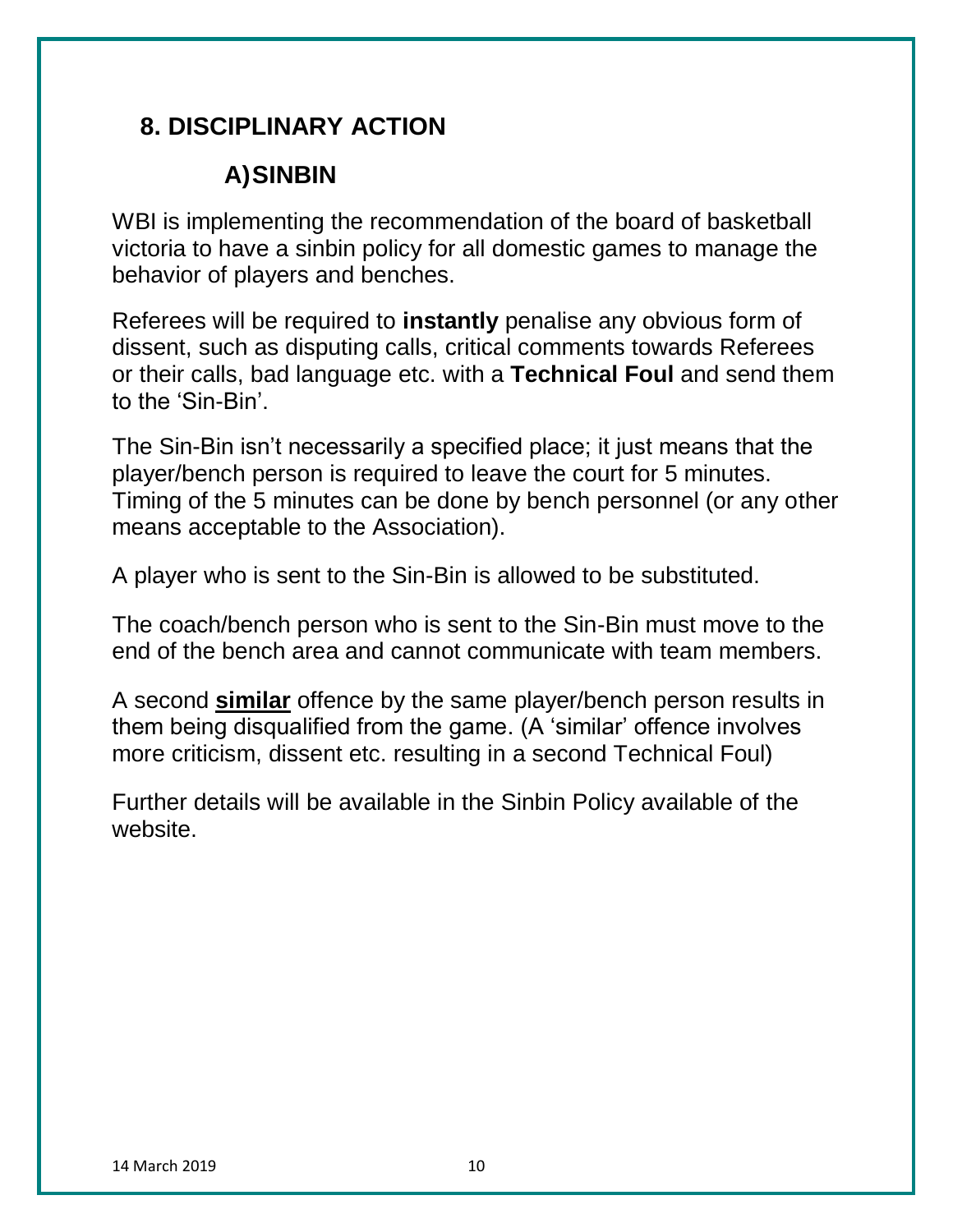#### **B)TRIBUNAL**

Wallan Basketball follows the Basketball Victoria Tribunal By-laws. These by-laws are available on our website and detail the process of reporting, hearing and actions resulting from an offence. The appeals process is also included and will be restated during each tribunal hearing.

The tribunal will be heard by the Wallan Basketball Executive Committee, with a quorum of 3 members present.

The Tribunal shall have power to suspend, disqualify, reprimand, fine, bond, ban or otherwise deal with any person involved with basketball (including, but not limited to players, coaches, teams, clubs, officials other than referees, umpires and accredited scoretable officials, or spectators) in accordance with these By-laws, regarding any incident arising from an activity conducted by the organising bodies.

The incident may have occurred before, during or after the conduct of the activity, within the confines of the stadium, activity venue or its immediate surrounds or elsewhere if directly related to a basketball activity of any sort. Reportable conduct also includes conduct relating to basketball which occurs by email, telephone or computer and includes cyber bullying.

#### **9. WORKING WITH CHILDREN CHECKS**

All team officials (Coaches, Assistant Coaches and Team Managers) must have a current Working with Children check.

In the case of a new team official, he/she must apply for a WWC card as soon as confirmation of his/her appointment to the team has been received and supplied to the WPRBP Chairman with the receipt number.

Application forms are available at all Post Offices.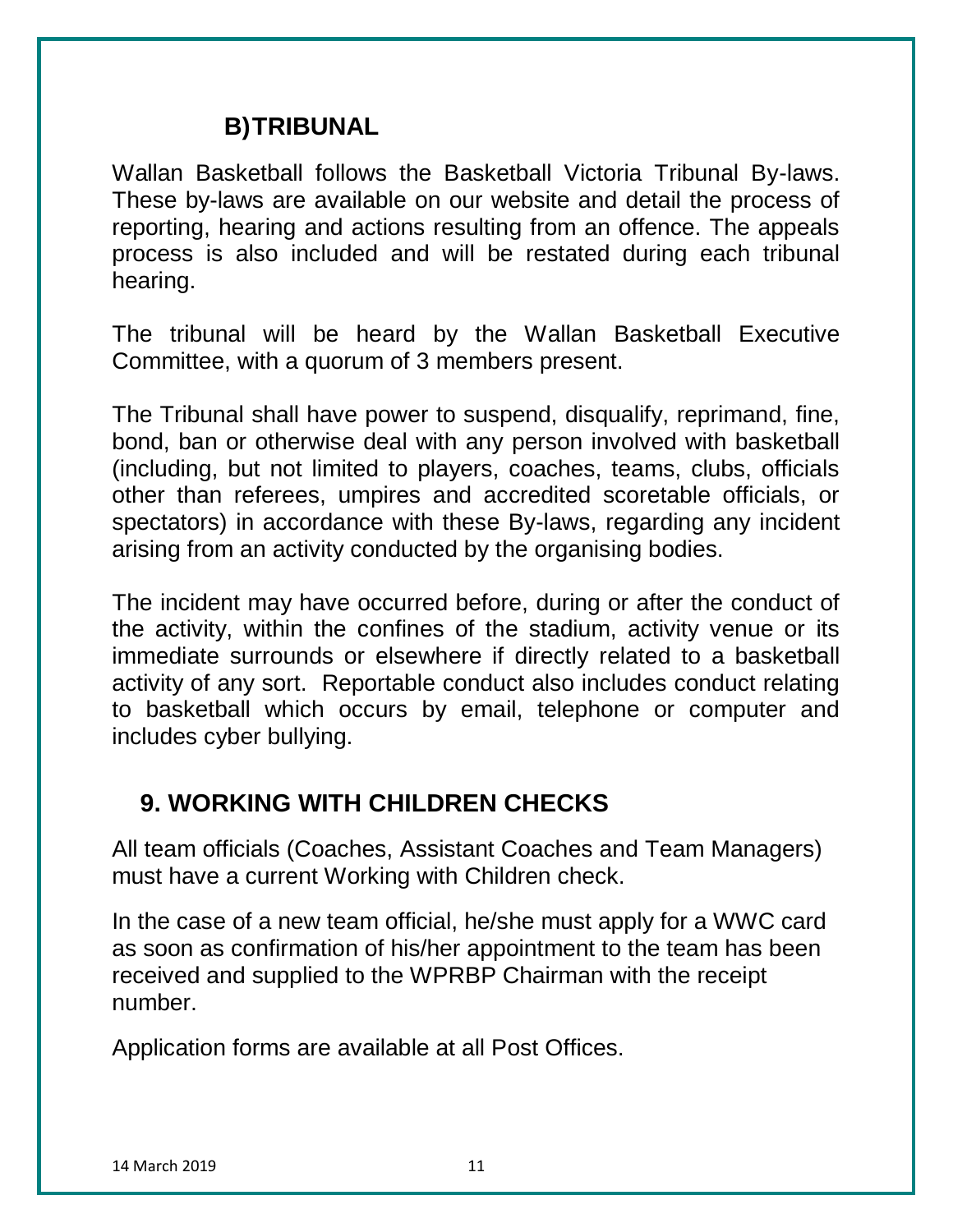#### **10.FEES**

WBI charges a Registration Fee covering Uniform access and maintenance, mandatory insurance and game fees. The intent is to keep fees at a minimum to make basketball accessible to as many participants as possible.

Fees are determined annually by the Executive Committee following a meeting and resolution of the WBI General Committee prior to the commencement of the coming season.

Fees must be paid in full by the nominated payment date for the player to remain eligible to participate.

### **11.FAMILIES IN NEED**

WBI makes provisions for families in need on a case by case basis under a hardship clause where by fees can be made as part payments or in extreme cases reduced or waived. Discretion is used in these cases so families are encouraged to approach either a familiar committee member or the Executive Committee.

### **12. PLAYER DEFINITIONS**

**12.1.1** Junior player - Any player under the 18 Years of age as at 31 December the year of competition and who is registered with the Wallan Basketball Inc.

**12.1.2.** Senior player - Any player turning 18 years of age or older as at 31 December of the year competition and who is registered with the Wallan Basketball Inc.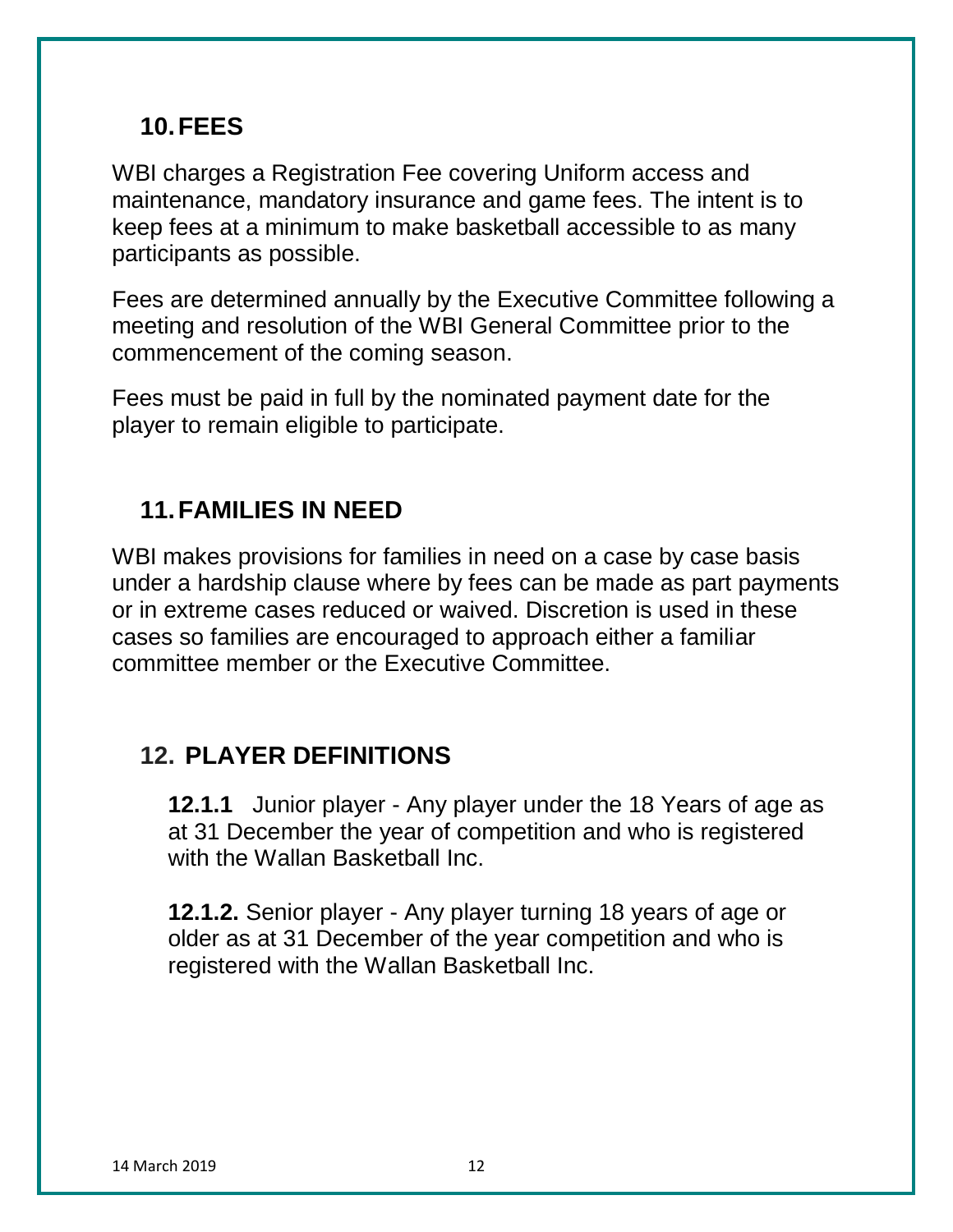#### **13.PLAYER ELIGIBILITY**

**13.2.1.** Any player from another BVC affiliated association must present proof of payment of their BVC Affiliation fee before qualification/registration is accepted by WBI.

**13.2.2.** Junior players must play their own age group before nominating to play in a higher age group.

**13.2.3**. Junior teams will consist of a minimum of seven (7) players and a maximum of seven (8) players. Once all positions are filled, interested players will be placed on a waiting list. As positions become vacant listed player will be notified.

However the Age Group Coordinators or Administrator may approve a team of nine (9) players where it is considered beneficial because of injuries, teams failing to consistently have numbers, or to ensure that all interested parties are given the opportunity to play basketball.

**13.2.4.** Players with special circumstances or needs may write to the Committee for special consideration

**13.2.5.** Age limits for the appropriate age groups for each season will be as per the Wallan Basketball Age Group Guide.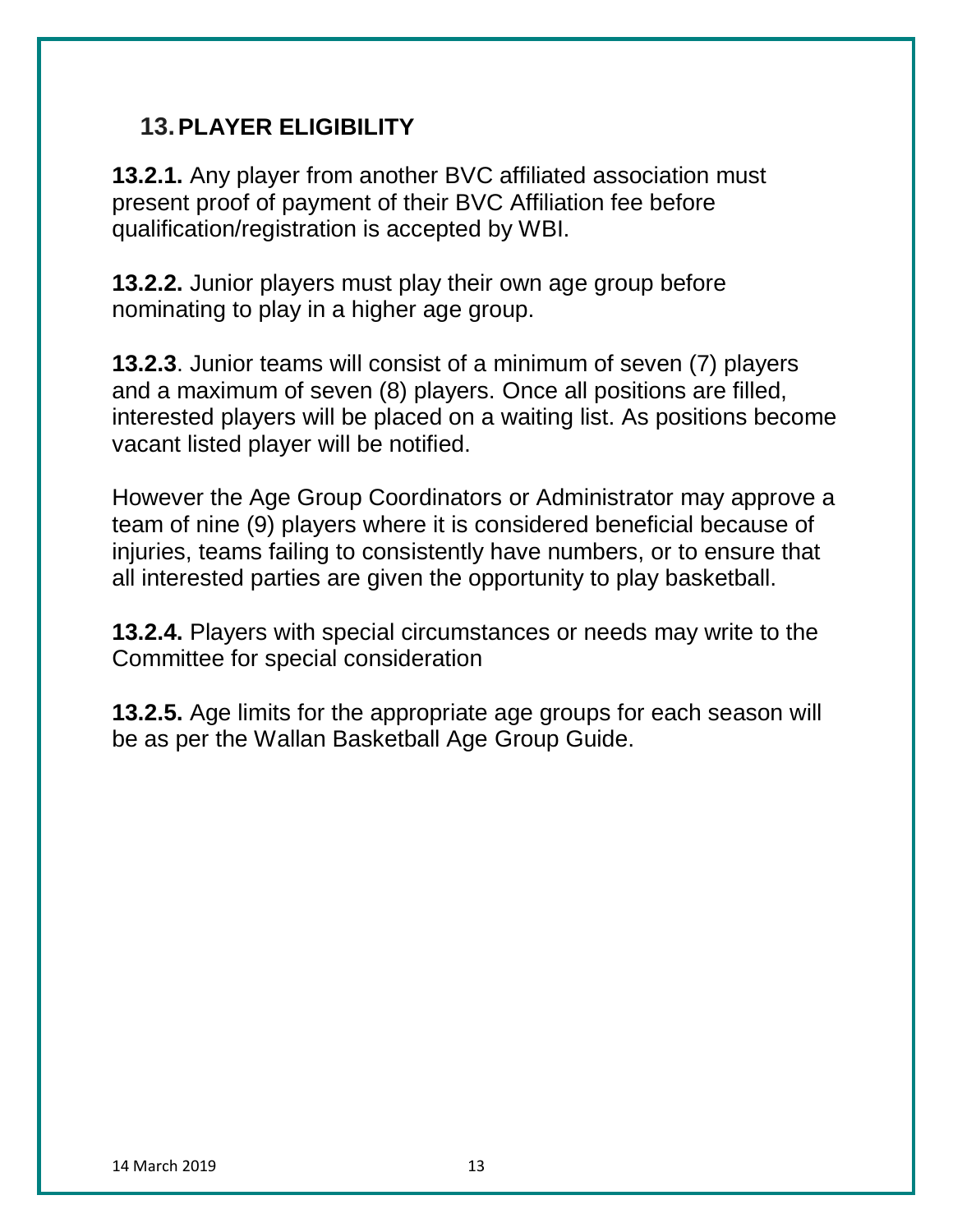#### **14. JUNIOR TEAM GUIDELINES**

**14.3.1.** Junior teams may include up to two (2) fill-in players from a lower division/age group directly below to make a maximum of six (6) players. There must be a minimum of four (4) members of the original team to create a game. If unable to comply the offending team will concede a walkover and any match played will not be an official match.

**14.3.2.** Any junior player wishing to play in a higher age must apply in writing including consent from a parent/guardian, to the Committee. The clubs Director of Coaching and Junior Domestic Committee will assess the player in their own age group and the one directly above to determine ability. There is no appeal process once the final decision has been made.

NOTE: A junior player who is granted permission to play in a higher age group is classed as an official player and therefore classes as one (1) of the four (4) original players when using fill-ins.

**14.3.** A player may fill in for an age group no more than one above their own current age group e.g. U10 to U12, U12 to U14 etc. An exception to this rule is if a player's year of birth puts them into the Under 10s but permission has been granted based on ability for that player to play in a higher age group e.g. Under 12(A) then that player cannot fill in for Under 12(B)

Where an age group has multiple Divisions (Div A and Div B) a player from Div B may fill up for Div A however a Div A cannot play Div B.

No player can fill in with an age group lesser than their own.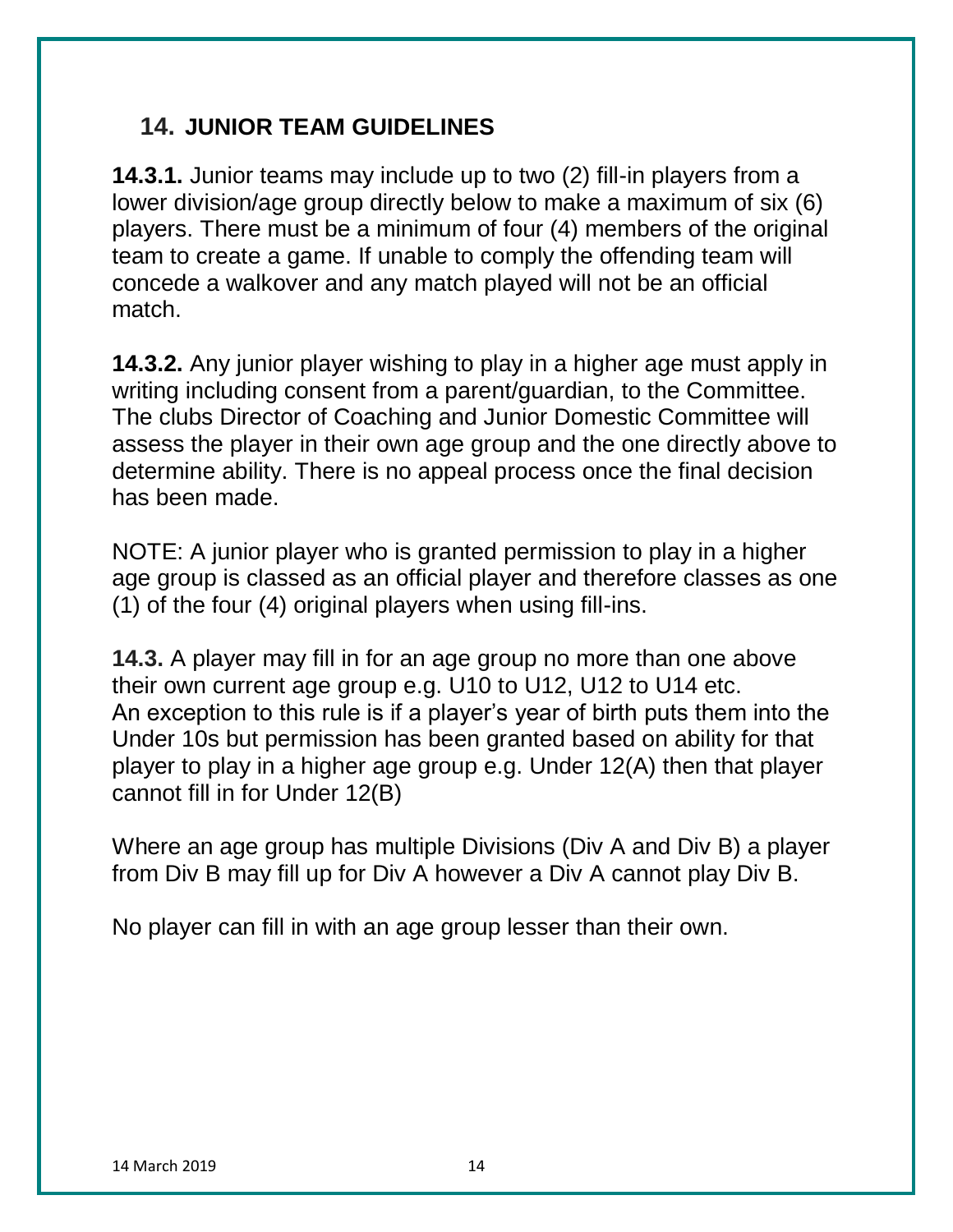# **15.DOMESTIC TEAM SELECTION CRITERIA**

Domestic teams are selected by WBI Domestic sub-committee each season by ranking the skills and abilities of pre-registered players based on their form (skills and abilities shown) from previous seasons and taking into account how their team has previously performed. Players are then pre-listed in teams aimed at striking a balance of overall skills and abilities in each team, such as ball-handling, rebounding, shooting, etc.

*Final team selections and adjustments made by WBI are based, first and foremost, upon ensuring that the teams are balanced and competitions are as even as possible. Subject to team balance and competition evenness, WBI may use other selection criteria, such as keeping players in the same 'club' (e.g. "Miners", "Trailblazers", etc.) and regional travel (e.g. "Broadford Bushrangers"). A player wishing to play with friends or family is not considered as a valid WBI domestic team selection criteria.*

Teams are evaluated (graded) in the first 3-5 weeks of each season and changes are made wherever necessary to try to equalise the competitions, as much as possible. Further changes are also made during the first 3-5 weeks of each season to accommodate new player registrations and to fully assess new player impact in selected teams. The aim is to have reasonably competitive and evenly-balanced agegender group competitions settled and locked-in by as early as Round 3 and as late as Round 5.

Where player registrations are too few to warrant a desired 'two-birthyear' age-gender competition (e.g. girls born in 2001, 2002), multiplebirth-year competitions will be considered for certain age-gender groups if consistent with WBI's philosophies, vision and aims stated above.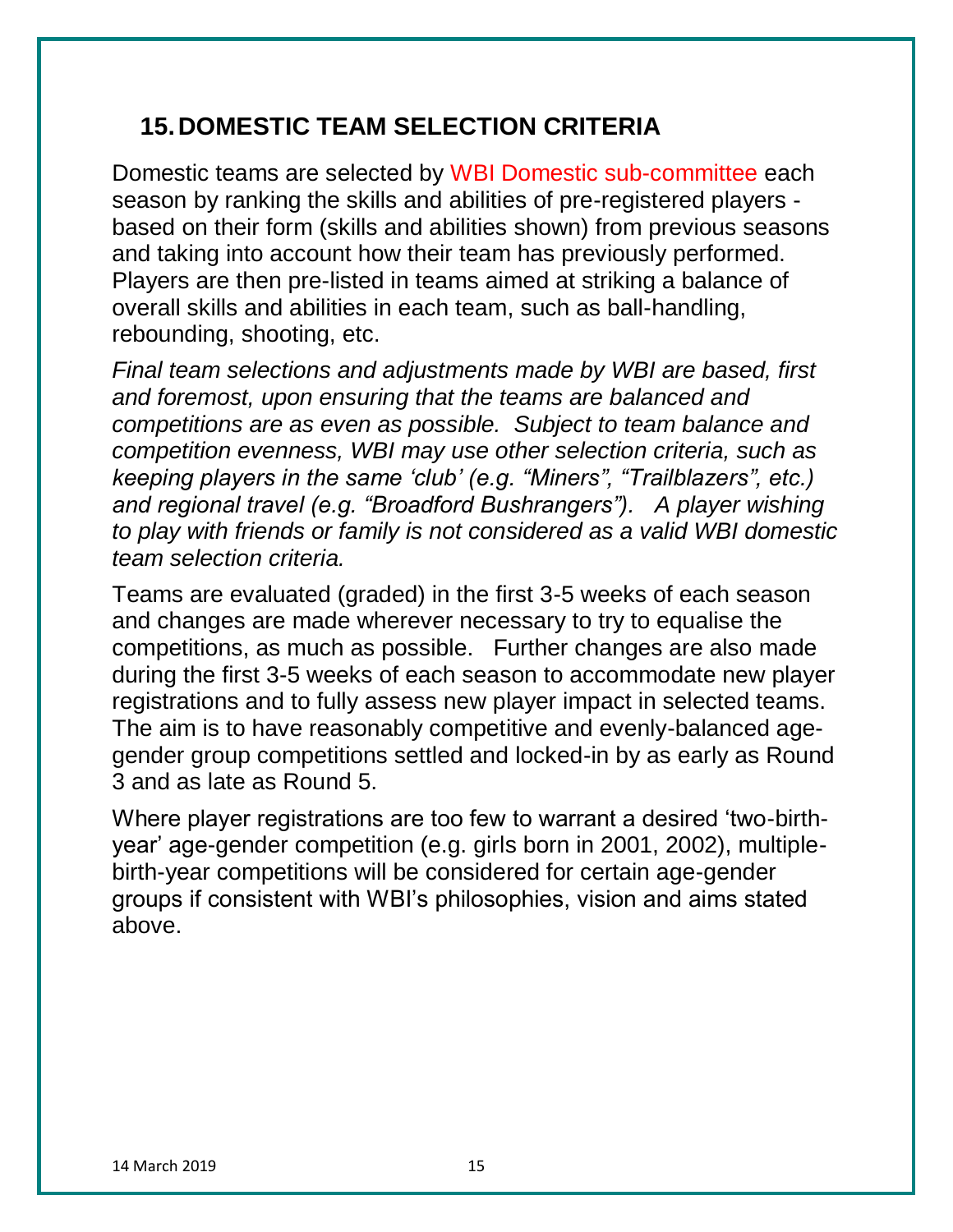# **16. PLAYER GRADING**

Junior player grading will be determined by the Junior Domestic Committee and Age Group Coordinators at the end of each season and during the first three (3) weeks of each season

#### **17. PARENTAL REQUESTS FOR SPECIAL CONSIDERATION**

The following considerations apply in guiding WBI in determining the relative merits for considering and consenting to player and parent/guardian requests to play in a lower or higher age-group.

• Consistency with WBI Player Development Plan's philosophies, vision and aims (stated above);

• Likely net benefits of the player's basketball development by playing in a lower or higher age-group relative to the impact on the selected team and the competition; and

• Players judged by WBI to be at risk of injury based on the stage of their physical development.

• Players with a disability;

For a players request to be successfully considered, the Director of Coaching and Junior Domestic Committee have be satisfied that the player is;

• Physically capable of competing with the players above

• Considered to be of the ability to be in the starting five (5) of the age group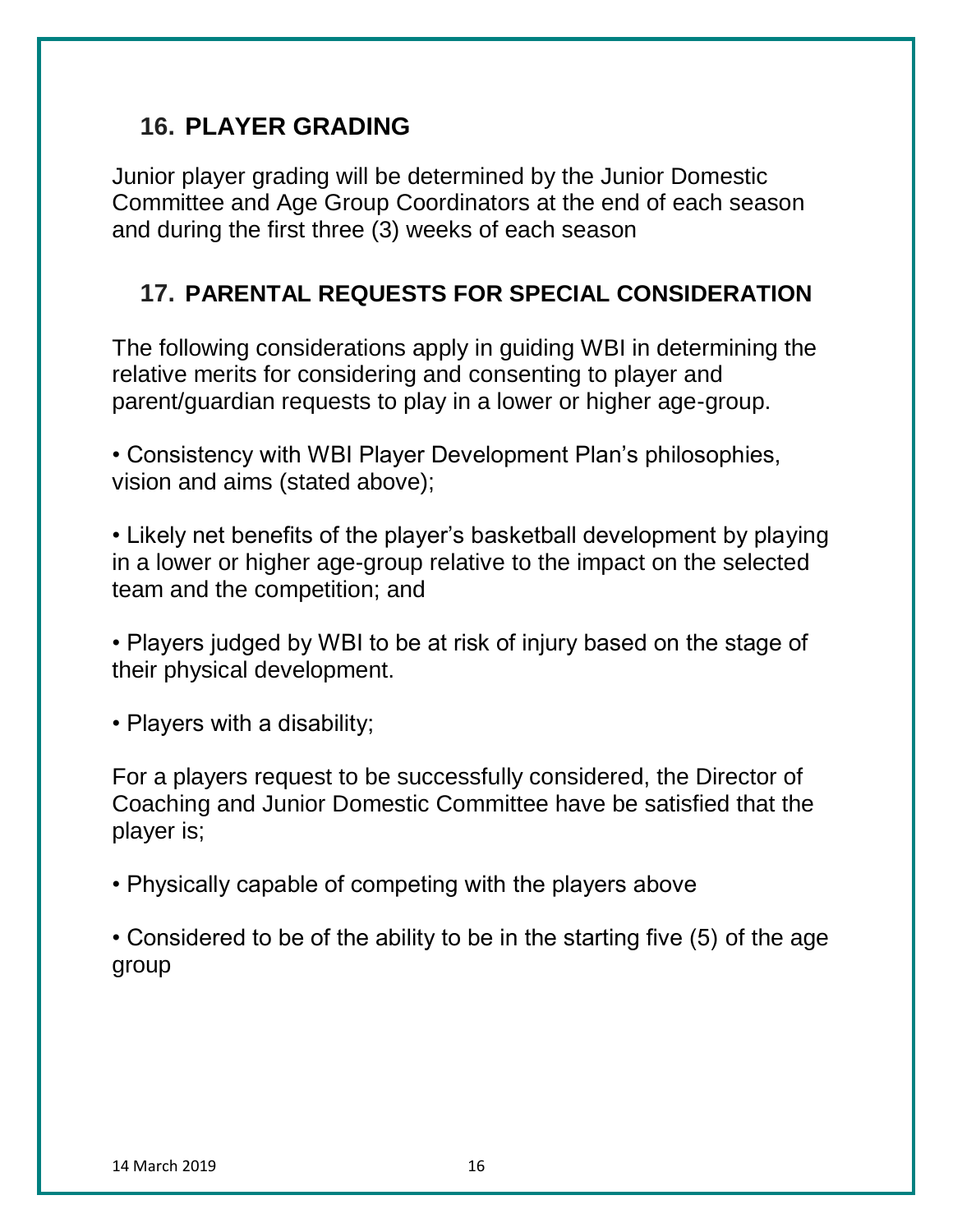#### **18.Changes to Teams After Season Starts**

Players registering after the start of the season will be considered using the same criteria as stated. Based on the ranking of the player they will be placed into a team based on maintaining the even balance of the total ranking score of the age groups current teams. Efforts are made to keep friendships together but not at the expense of team balance.

In some circumstances numbers grow to a point where a new team is required. Again individual player rankings are used to try and minimise disruption to current teams but ensure a balanced new team.

Due to the spike in walk up registrations at the start of the year it is sometimes necessary for quick decision to be made on player team selection. In all instances it is important that a minimum of 3 of the Domestic Sub-Committee ratify the selection prior to informing a player or parent. At no time should players or parents be consulted prior to the Domestic Sub-Committee having considered any proposed changes.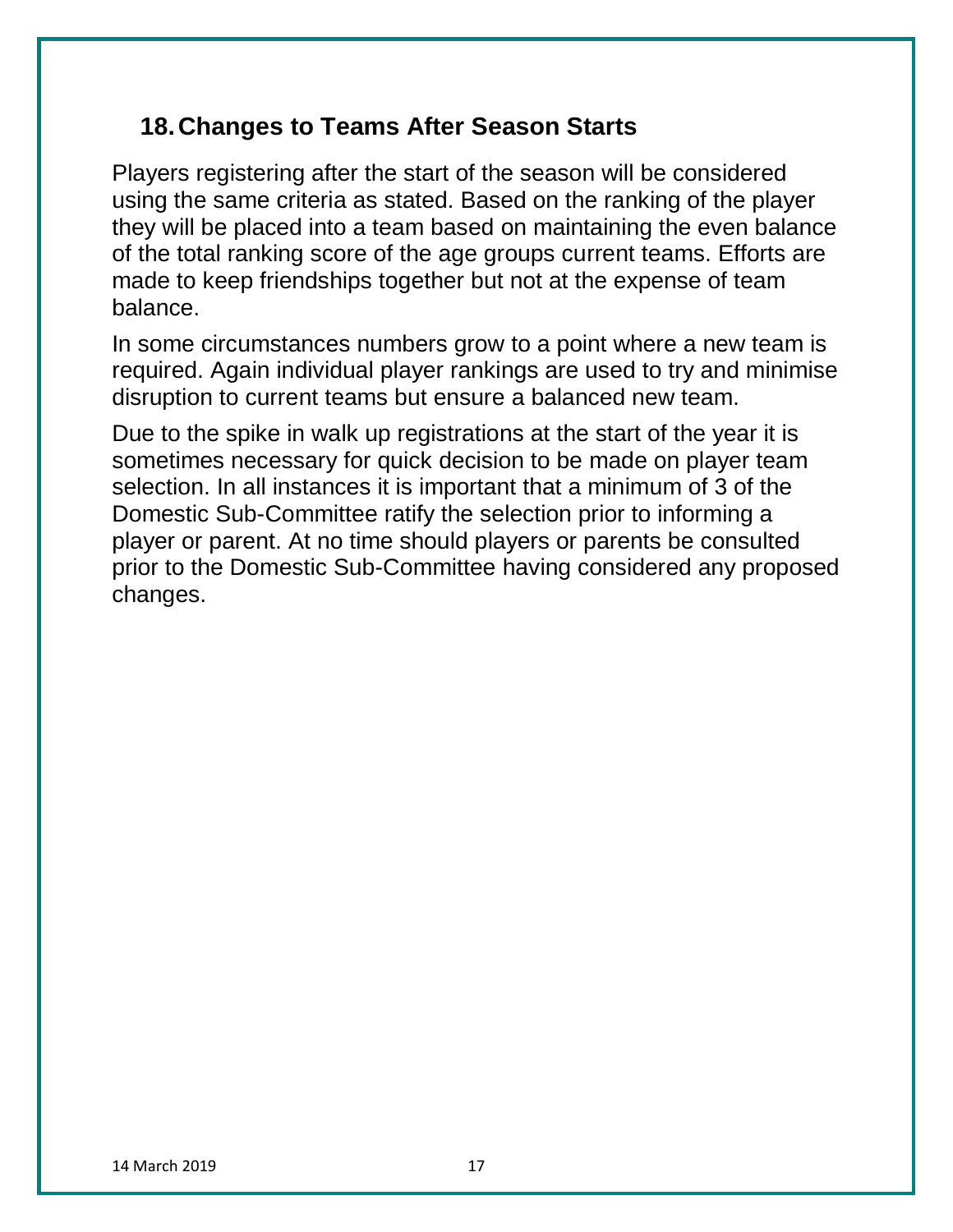# **19.RULES OF PLAY**

#### **a. Defence**

WBI has a **No Zone Policy** for all domestic games, consistent with our defensive strategy for representative teams.

No form of zone defence (ie. 2-3; 1-3-1 or 3-2 zone set-ups) is to be played in the opponent's offensive half-court, except when there are 5 or less players available on the defensive team; passes.

The rationale for the WBI No Zone policy is that zone defences at junior levels can limit the development of individual and team skills.

# **b. Timing**

Games are typically played with Two 20 minute halves. Each coach receives two time outs per half and the clock stops for the last minute of the game on the whistle.

In a three-team competition we may choose to run a round robin competition for each round. In this instance there will be three 17 minute games with one time out per coach, no half time and the clock stops in the last minute.

# **c. Training**

WBI strives to give every player the opportunity to reach their full potential. While Robson stadium is limited in court space and time we will endeavor to offer skills based training to each age group. Training is not mandatory but highly advisable as the results are very clear in the improved quality of the games.

Training will be offered first to the younger age groups and then upwards as court space allows.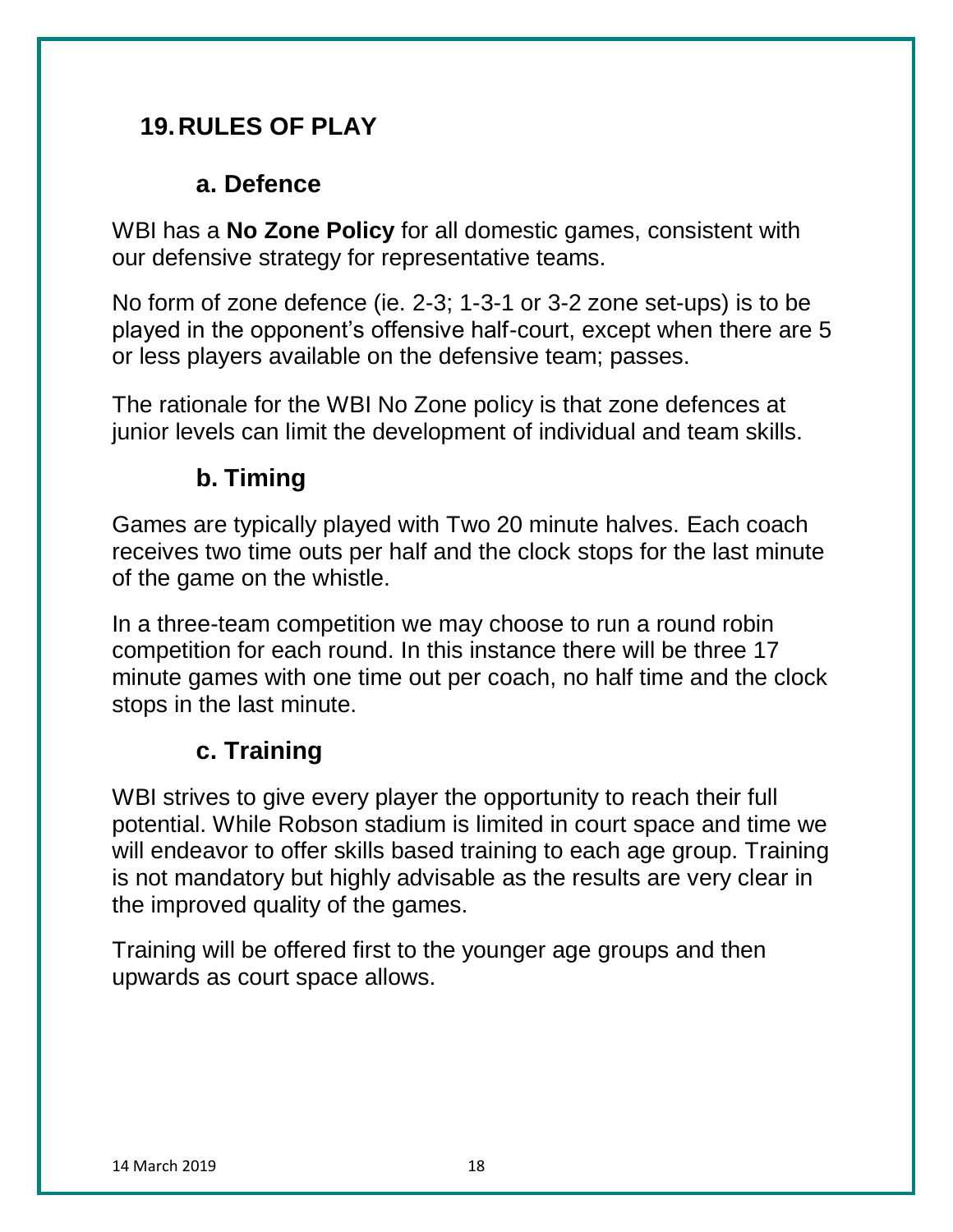#### **d. Match Scorers**

Each team shall supply a competent person to act as a scorer for all matches except the Grand Final. Children Under the age of 15 may score with adult supervision, this does not include the opposing scorer (must be 2 adults and 1 child under the age of 15)

If a team fails to supply a scorer, the clock will be started and the offending team will be penalised 1 point per minute late, up to 5 points.

In the event that one team is unable to supply a scorer, but the opposing team has two scorers willing to do the game, the offending team will be penalised 5 points.

#### **e. Uniforms**

Domestic Singlets are provided by Wallan Basketball on-loan for the duration of the season, upon collecting a singlet families are required to pay \$20.00 hire fee of which \$15.00 is returned at seasons end.

Players shorts are to be plain black with no pockets and must be visible if the players singlet is untucked. Visible logo's are also allowed, however must be small and n

Players not in allowed shorts forfeit 5 points per pair to a maximum of 20 points after Round 4 of the Competition. Point's penalties don't cancel each other out.

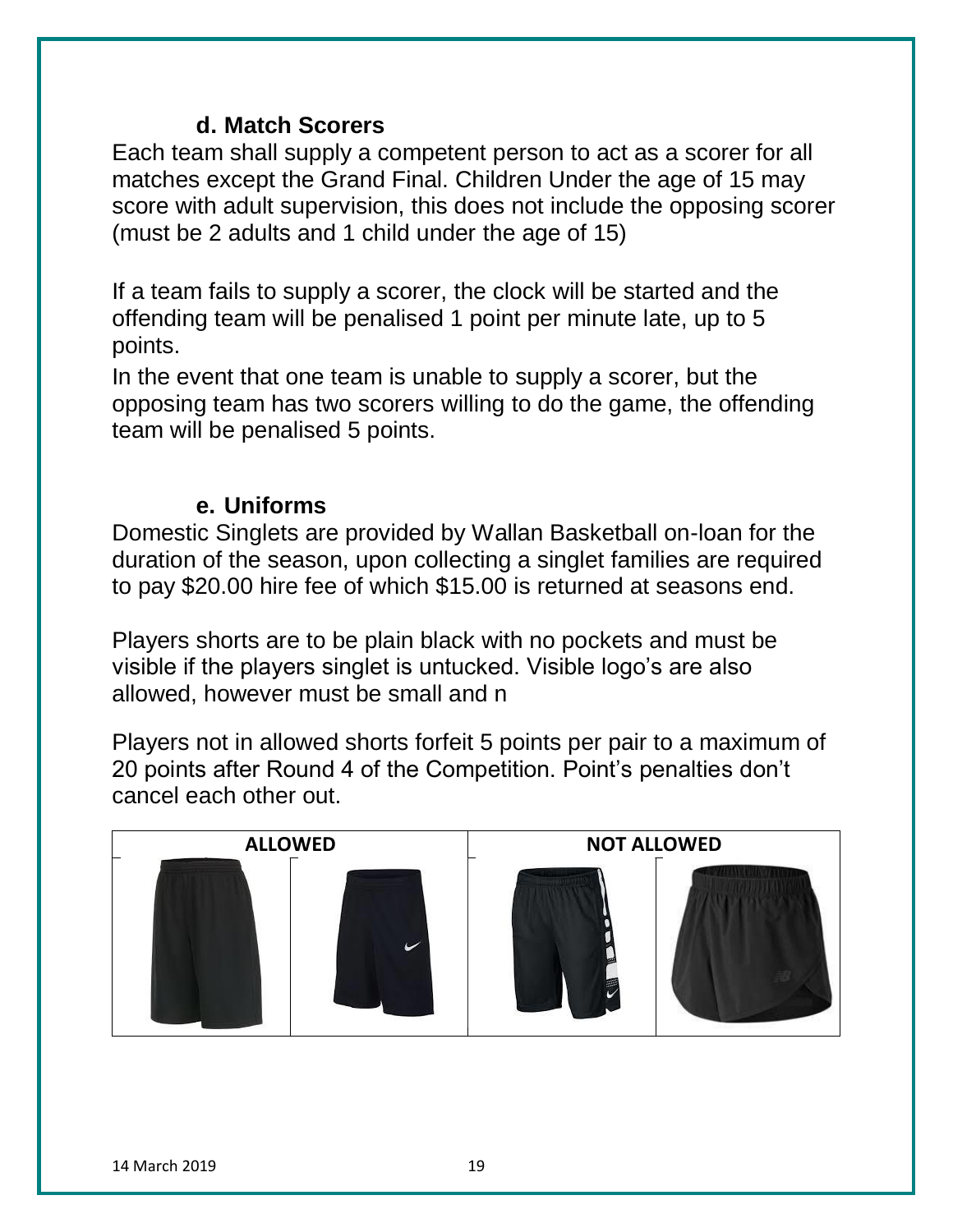### **f. Heat Policy**

Wallan Basketball uses the Basketball Victoria Climate Policy at all times. This can be read in full on their website. The key items for day to day running of the stadium are as follows. When the court temperature reaches 30C competition organisers must consider implementing and where the court temperature reaches 35C, must implement the following timing rules:

If a game is played in halves, the game time must be reduced by 2 minutes per half with 2 team timeouts per half. The clock must stop for each timeout and the referee must call an additional compulsory timeout close to the half way mark in each half. Each team must call a timeout before the compulsory timeout and after the compulsory timeout. In the event the coaches do not call a timeout as required, the referees will intervene and call a timeout and attribute them to the respective teams.

If a game is played in quarters, the referee must call an additional compulsory timeout in each quarter if no timeout has been called by half way through the quarter.

The clock must stop for every whistle in the last minute of the first half and the last 3 minutes of the second half (this may be modified for local conditions in domestic basketball).

When the court temperature reaches 40C games must be abandoned. Subject to any rule or ruling by a competition organiser,

- if a game is abandoned before it commences or before or at half time it is counted as a draw;
- if a game is abandoned after half time, the game score stands as a final result.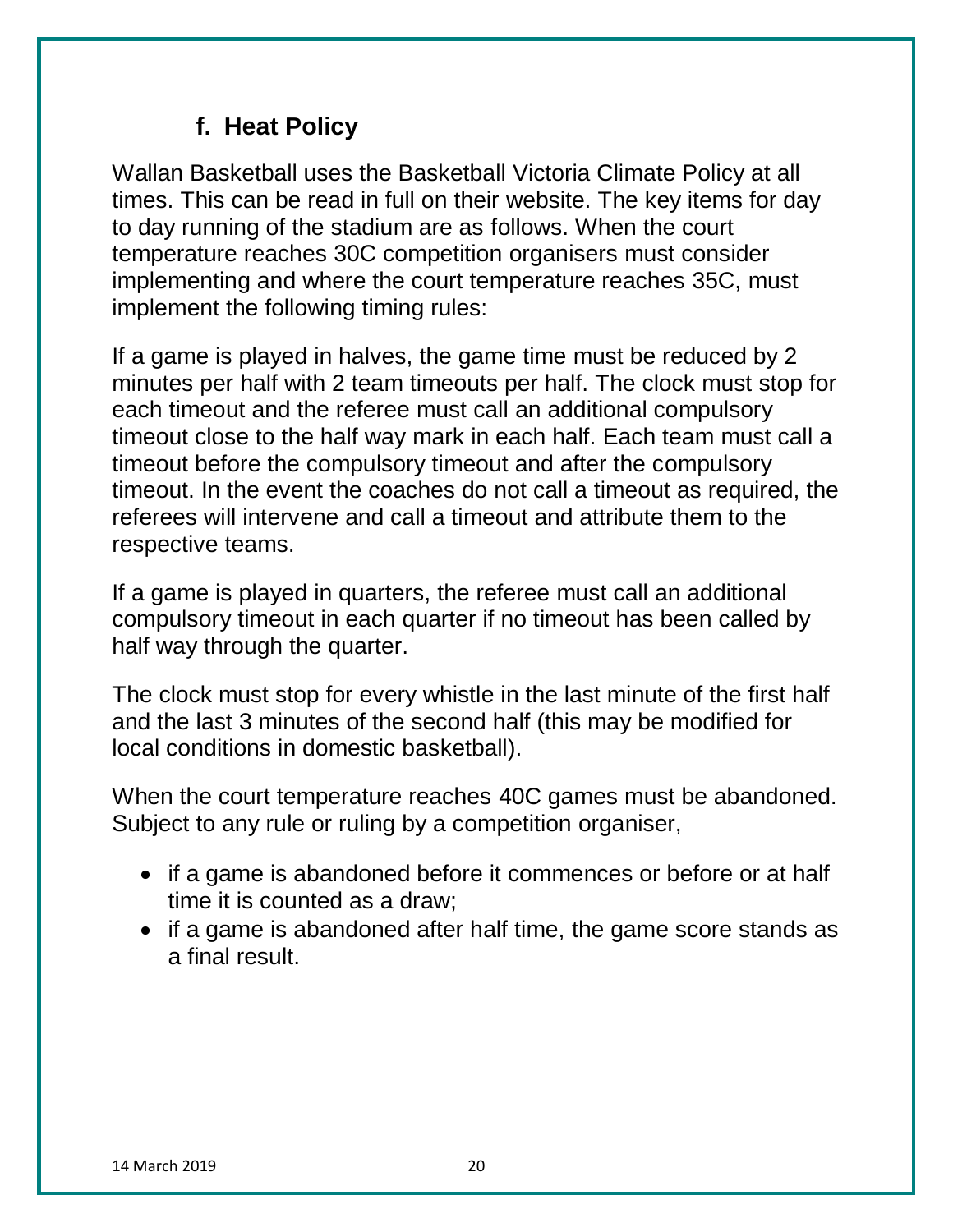# **20.Finals Qualification**

A player must complete 4 games in a given season to qualify for finals

### **21.Parent participation – scoring, canteen volunteering**

WBI is a volunteer association and requires the input of all parents to be sustainable. The following activities require parent volunteers to be successful:

- Canteen serving during game days
- Committee participation
- Sub committee input
- Coaching
- Referees
- Scoring

# **22.WALLAN PANTHERS SELECTION**

The Wallan Panthers are the representative teams of WBI competing against other associations representative teams on Friday nights in the Victorian Junior Basketball league.

Once a year our domestic players will be invited to participate at the Panthers Try-Outs.

# **A) SELECTION PRE-REQUISITES**

The following selection criteria will be used for Panthers players as exhibited during the annual WBI try-out sessions:

- Excellence in Basketball Fundamentals as per the WBI PDP;
- Excellence in Attitude as demonstrated by player willingness to push themselves to improve as an individual by 'tryingout' with 100% intensity, focus and effort;;
- Level of Coachability as demonstrated by player adaptability and willingness to accept constructive criticism from coaches,